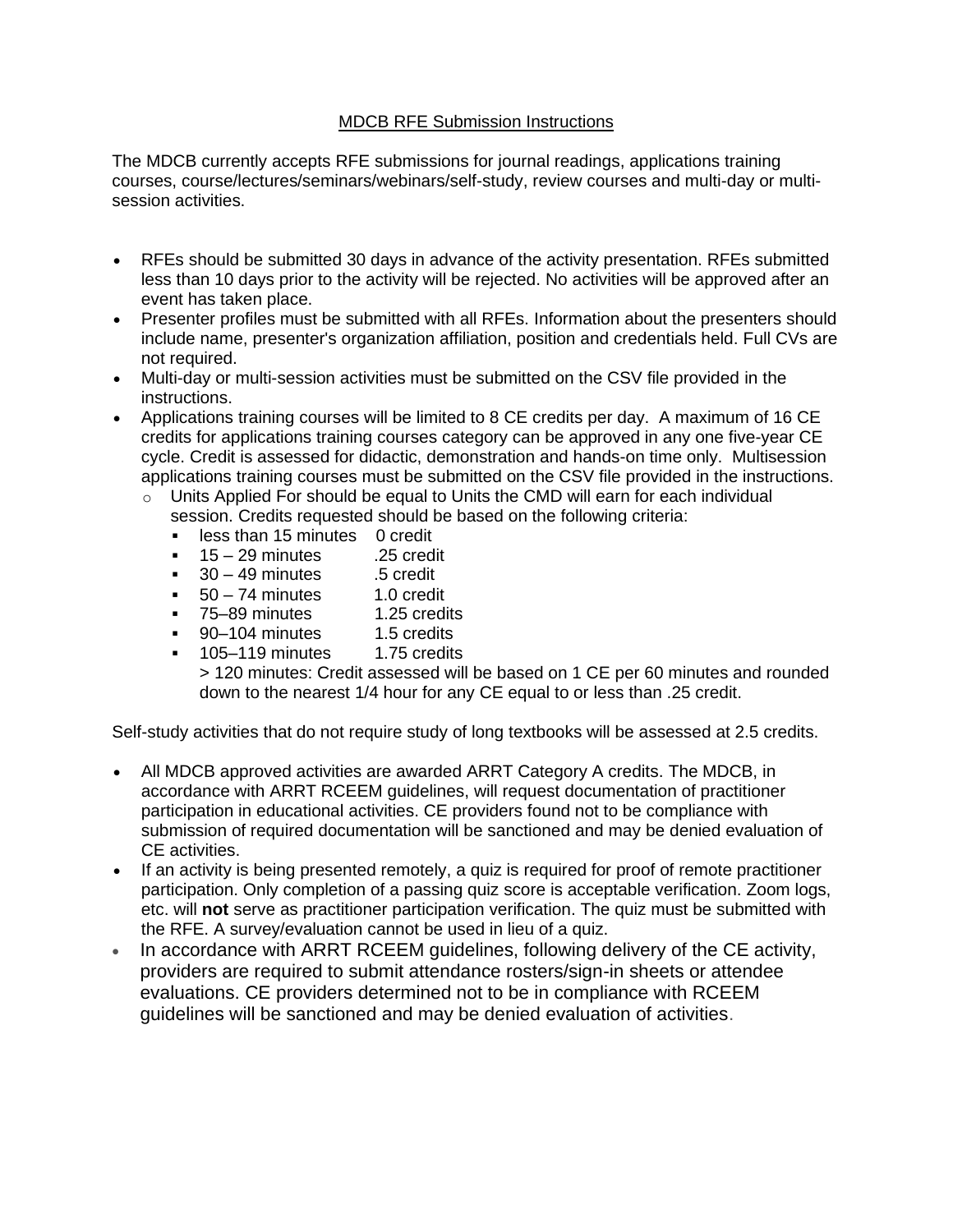# **For RFE Primary:**

Self-study activities that do not require study of long textbooks will be assessed at 2.5 credits.

Credit for Applications Training Courses will be limited to 8 CE credits per day. Credit is assessed for didactic and demonstration time only. CMD's can receive a maximum of 16 applications training course CE credits in any five-year CE cycle from this category.

Credits requested should be based on the following criteria:

- **EXE** less than 15 minutes 0 credit
- $\blacksquare$  15 29 minutes .25 credit
- 
- 30 49 minutes 5 credit<br>■ 50 74 minutes 1.0 credit  $\overline{50 - 74}$  minutes
- 75–89 minutes 1.25 credits
- 90–104 minutes 1.5 credits
- **105–119 minutes** 1.75 credits

> 120 minutes: Credit assessed will be based on 1 CE per 60 minutes and rounded down to the nearest 1/4 hour for any CE equal to or less than .25 credit.

The MDCB, in accordance with ARRT RCEEM guidelines, will request documentation of practitioner participation in educational activities. CE providers found not to be compliance with submission of required documentation will be sanctioned and may be denied evaluation of CE activities.

**Quizzes are required for activities being delivered remotely.** Only completion of a passing quiz score will serve as verification of practitioner participation. Zoom logs, etc. will **NOT** serve as acceptable verification. A survey/evaluation cannot be used in lieu of a quiz.

Please upload the following:

- An objective or abstract of the presentation. If you have multiple documents for the objectives and/or abstract, please consolidate into a single document.
- Presenter profile(s). Information about the presenter should include name, presenter's organization affiliation, position and credentials held. If multiple presenters, please combine profiles into one document.
- A program agenda (optional).
- **Quiz questions for activities being delivered remotely.** Quizzes featuring 5 questions for every 1/2 contact hour are required. Three (3) questions are required for 1/4 contact hour presentations. Questions should be developed by the presenter and attendees must pass the quiz with a score of 75% or above in order to receive credit.

### **For directed journal readings:**

RFEs for directed journal readings must include:

- A copy of the journal article.
- A post-quiz with a minimum of 10 questions. Practitioners must demonstrate a score of 75% or better on the quiz to receive credit.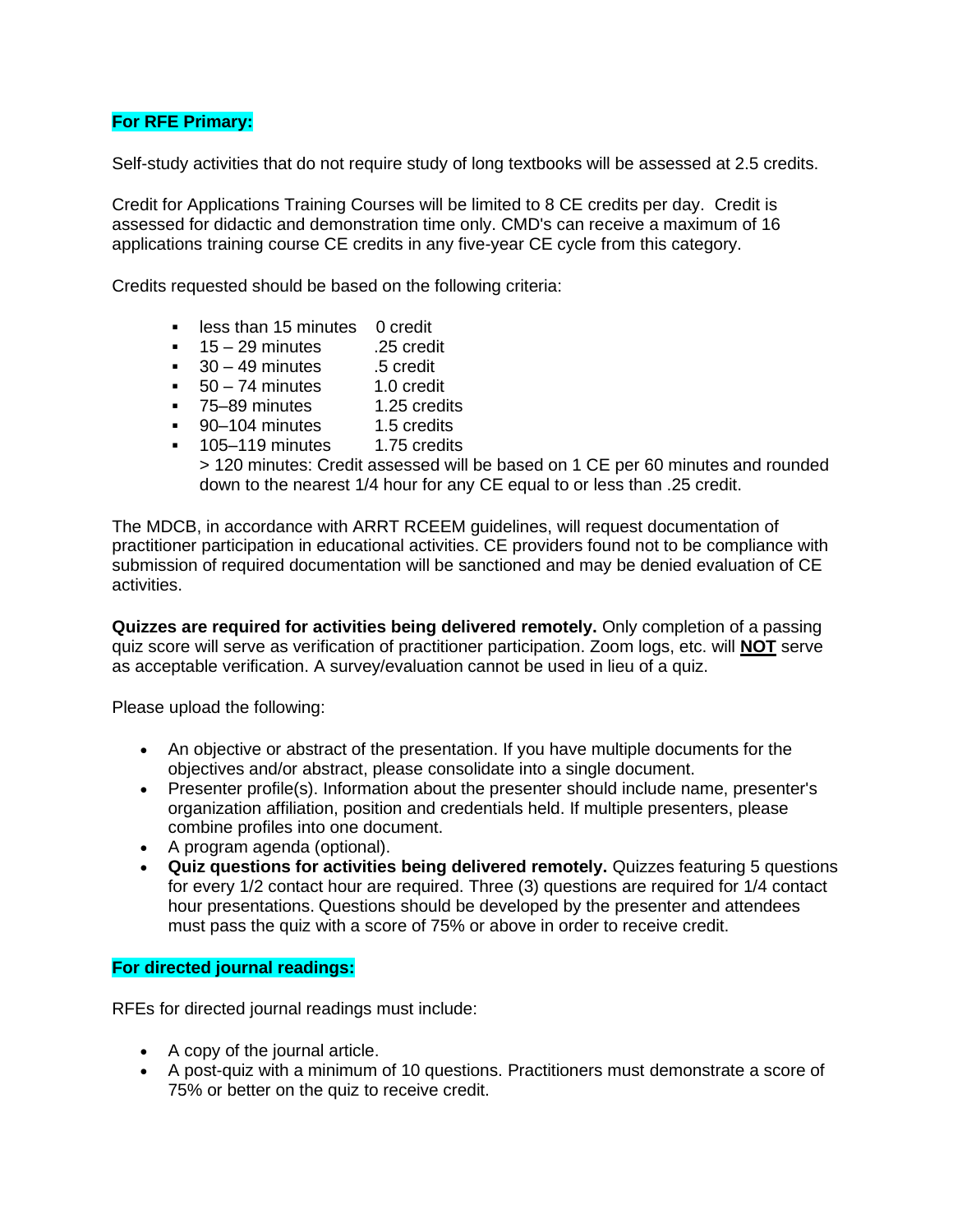• Author profile(s). Information should include name, author's organization affiliation, position and credentials held.

# **For multisessions:**

Please upload the following documents:

- A .csv file (comma-delimited) from the template [provided](http://mdcb.learningbuilder.com/content/templates/activity_upload_template.csv) that contains each of the sessions for your event on a separate row. You **MUST** use the template provided to be considered. Please do not alter the existing columns.
- A program guide that outlines the entire conference. This document must substantiate the objectives, content, and speakers for each session of the conference. Please limit the size of the document to 3.1 MB and remove all extraneous pages.
- Presenter profiles for all speakers in the conference (please combine into one document). Information about the presenters should include name, presenter's organization affiliation, position and credentials held.
- **Quiz questions for activities being delivered remotely.** Quizzes featuring 5 questions for every 1/2 contact hour are required. Three (3) questions are required for 1/4 contact hour presentations. Questions should be developed by the presenter and attendees must pass the quiz with a score of 75% or above in order to receive credit. Only completion of a passing quiz score will serve as verification of practitioner participation. Zoom logs, etc. will **NOT** serve as acceptable verification. A survey/evaluation cannot be used in lieu of a quiz. Not all sessions may meet criteria for CE credit approval. Sessions that do not meet criteria for approval will not be assigned credits and will not be added to the system.

All MDCB approved activities are awarded ARRT Category A credits. The MDCB, in accordance with ARRT RCEEM guidelines, will request documentation of practitioner participation in educational activities. CE providers found not to be compliance with submission of required documentation will be sanctioned and may be denied evaluation of CE activities.

#### **For webinars:**

Credits requested should be based on the following criteria:

- less than 15 minutes 0 credit
- $15 29$  minutes .25 credit
- $\bullet$  30 49 minutes .5 credit
- $\overline{50} 74$  minutes  $\overline{10}$  credit
- 75–89 minutes 1.25 credits
- 90–104 minutes 1.5 credits
- 105–119 minutes 1.75 credits

> 120 minutes: Credit assessed will be based on 1 CE per 60 minutes and rounded down to the nearest 1/4 hour for any CE equal to or less than .25 credit.

When you are finished, click the **Upload Documentation** button to move to the next step.

Please upload the following:

• An objective or abstract of the presentation.